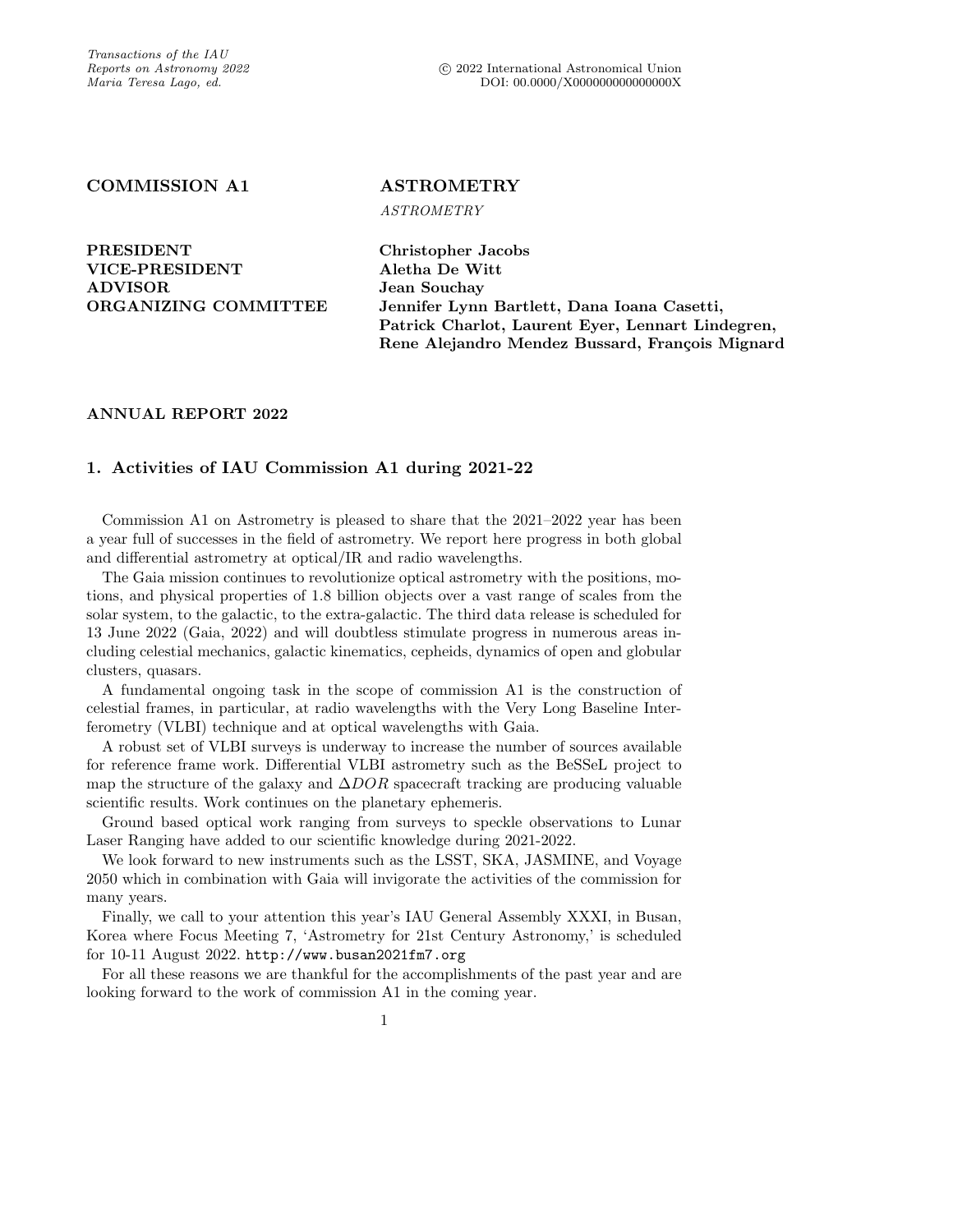## 2. Progress on Celestial Reference Frames

A new Division A working group entitled "Multi-waveband ICRF" was set up in 2021 chaired by Patrick Charlot. The objective of this working group is to work toward the realization of a fully integrated multi-waveband celestial reference frame, incorporating positions in both radio and optical bands and ensuring their consistency over the various bands. Areas of work includes the agreeing on common values for the amplitude and direction of the Galactic acceleration vector, establishing common practices to align reference frames in different bands and to treat wavelength and time-dependent source positions, and defining a proper terminology for referring to the individual (per wavelength) components of the reference frame

## 2.1. Gaia Optical Celestial Reference Frame 3 (gaia-CRF3)

Gaia-CRF3 is the astrometric solution for a subset of sources included in the EDR3 release of December 2020. It consists of an astrometric catalogue of more than 1.6 million QSO-like sources selected from many existing catalogues and further filtered with Gaia data to ensure that the sample is as much as possible free of stellar contaminants. The G magnitude extends from 14 to 21, with a peak density at  $G = 20.5$ . There are 42,000 sources with  $G < 18.1$ . The formal uncertainty is primarily determined by the G magnitude, with a precision of 1 mas at  $G = 20.6$ , 0.4 mas at  $G = 20$ , and 0.1 mas at  $G = 17.8$ . There are  $32,000$  sources with formal positional uncertainty  $< 0.1$  mas and  $210,000$  with uncertainty < 0.2 mas. The Gaia-CRF3 is an all sky catalogue with an avoidance area of about 6 deg on either side of the Galactic plane. The orientation is aligned to the radio ICRF3 by minimizing the position difference of the common sources.

## 2.2. VLBI radio Celestial Reference Frames

The next generation of the IAU's official International Celestial Reference Frame, the ICRF-3 (Charlot et al.,2020) was adopted at the 2018 IAU General Assembly and became official on 2019 Jan 01. It contains components at three wavelengths:  $S/X$  (8.4 GHz), K (24 GHz), and X/Ka (32 GHz) enabling the potential for studying the astrophysical limitations of the ICRF. Comparison of the S/X-band radio ICRF3 with the optical Gaia Celestial Reference Frame 2 does not show evidence for deformation larger than 0.03 mas between the two frames, in agreement with the ICRF3 noise level.

## 2.2.1. S/X-band (8 GHz, 3.6 cm)

Since the cutoff for ICRF3 in 2018, the number of S/X observations has increased by 25% to 16.5 million. During the past year alone, twelve VLBA astrometry sessions at X/S band which were coordinated, scheduled and analyzed at the U.S. Naval Observatory. These observations have concentrated on improving the positions of the lesser observed X/S sources and on adding additional sources. As of March 2022, there were 5399 sources in the X/S catalog, an increase of 863 or 19% over the ICRF3 (Gordon et al, 2022). Also noteworthy is that this includes ∼400 additional ecliptic sources over ICRF3.

The International VLBI Service (IVS) has a Celestial Reference Frame Committee which makes recommendations to the IVS Directing Board on observing programs and strategies for the S/X-band ICRF [https://ivscc.gsfc.nasa.gov/about/com/crfc/i](https://ivscc.gsfc.nasa.gov/about/com/crfc/index.html) [ndex.html](https://ivscc.gsfc.nasa.gov/about/com/crfc/index.html).

## 2.2.2. K-band (24 GHz, 1.2 cm)

K band (24 GHz) ICRF work has continued with approximately monthly VLBA sessions and two HartRAO-Hobart26 (S.Africa–Australia). These were coordinated and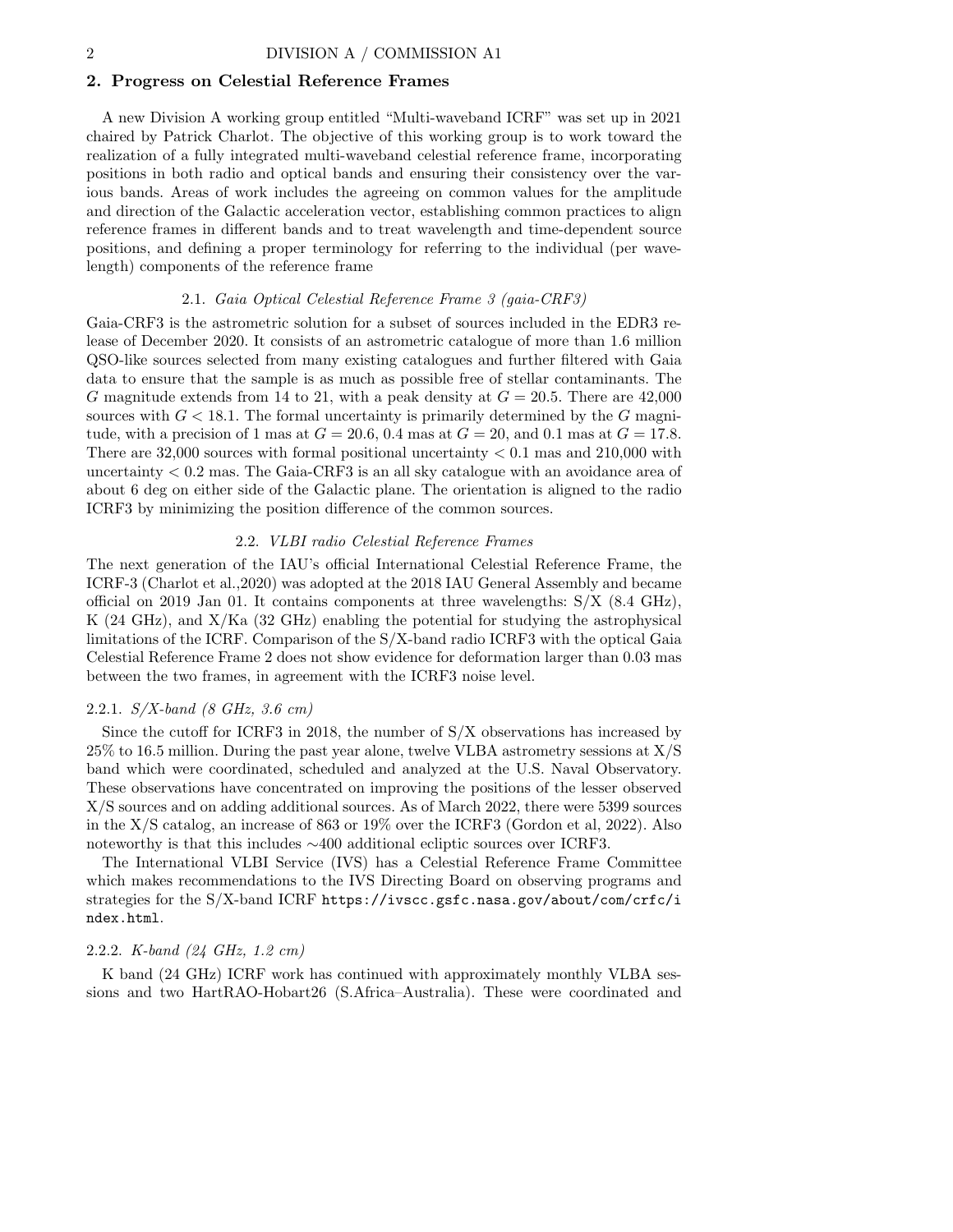#### ASTROMETRY 3

scheduled by P.I. Alet deWitt at the South African Radio Astronomy Observatory and analyzed at the USNO. The K-band reference frame currently has 1.76 million observations, a 270% increase over the ICRF3, and has added 211 sources for a total of 1035, a 25% increase. Source precision has also improved considerably at K-band to  $\sim$  45, 90  $\mu$ as in  $\alpha \cos \delta$ ,  $\delta$ , respectively—approximately as precise as S/X-band (Gordon et al, 2022).

USNO has access to 50% of the observing time on the National Radio Astronomy Observatory's (NRAO) VLBA. The K-band VLBA sessions are supported under this time allocation which account for 99% of all new data in K-band frame.

## 2.2.3. X/Ka-band (32 GHz, 0.9 cm)

X/Ka (32 GHz) work continues with a combined NASA, ESA, and JAXA network which has now produced 0.11 million observations. Median source precision has improved considerably at X/Ka-band to 47, 69  $\mu$ as in  $\alpha$  cos  $\delta$ ,  $\delta$ , respectively—slightly better than the ICRF3-SX. Accuracy is currently limited by a quadrupole 2,0 "magnetic" distortion in the frame of  $131 \pm 19 \mu$ as. There are hints that accounting for the spatial and temporal correlations in the troposphere noise may reduce the quadrupole distortion. The large Z-dipole distortion seen in the ICRF3-XKa is now statistically insignificant as long as the full  $\alpha - \delta$  parameter covariances are accounted for (Jacobs et al, 2022).

## 2.2.4. Radio Imaging of ICRF Sources

Now that radio astrometry is available at the sub-mas level at multiple wavelengths along with Gaia optical astrometry at similar levels of precision, inter-comparisons are revealing differences in positions that may be caused by source morphology (deWitt et al, 2022a). In order to study these differences, much needed images at various wavelengths are being produced e.g. at S/X (Hunt et al, 2021 and at K-band (de Witt et al, 2022b).

There are several databases of radio images of sources that comprise the International Celestial Reference Frame (ICRF). These images were created and made available to study the effects of source structure on the positions of sources in the ICRF.

The Bordeaux VLBI image database has served the community for many years and now contains 7862 images spread over 1514 sources at various wavelengths including S, X, K, and Q-bands. New data is added on an ongoing basis. [http://bvid.astrophy.](http://bvid.astrophy.u-bordeaux.fr) [u-bordeaux.fr](http://bvid.astrophy.u-bordeaux.fr).

Another rich collection of radio images may be found at the astrogeo web site: [http://](http://astrogeo.org/vlbi_images/) [astrogeo.org/vlbi](http://astrogeo.org/vlbi_images/) images/ The Astrogeo VLBI FITS image database contains 111,396 brightness distributions of 17432 compact radio sources—mainly Active Galactic Nuclei (AGN)—generated by analyzing Very Long Baseline Interferometry (VLBI) surveys. This database is updated as more data become available.

FRIDA: The USNO has a searchable, interactive radio image database called the Fundamental Reference Image Data Archive (FRIDA) covering epochs from 1992 to 2017 and frequencies from 2.3 to 43 GHz. (<https://crf.usno.navy.mil/FRIDA>). USNO has spent the last two years working improving the user interface, increasing the total number images, as well as providing image quality metrics. New data will be added on an ongoing basis.

Recently the USNO sponsored VLBA imaging campaigns to study source structure, spectral index, and flux densities at S, X, K and Q (43 GHz) bands (Hunt et al, 2022). These imaging data products will be made available through the USNO's FRIDA website: <https://crf.usno.navy.mil>.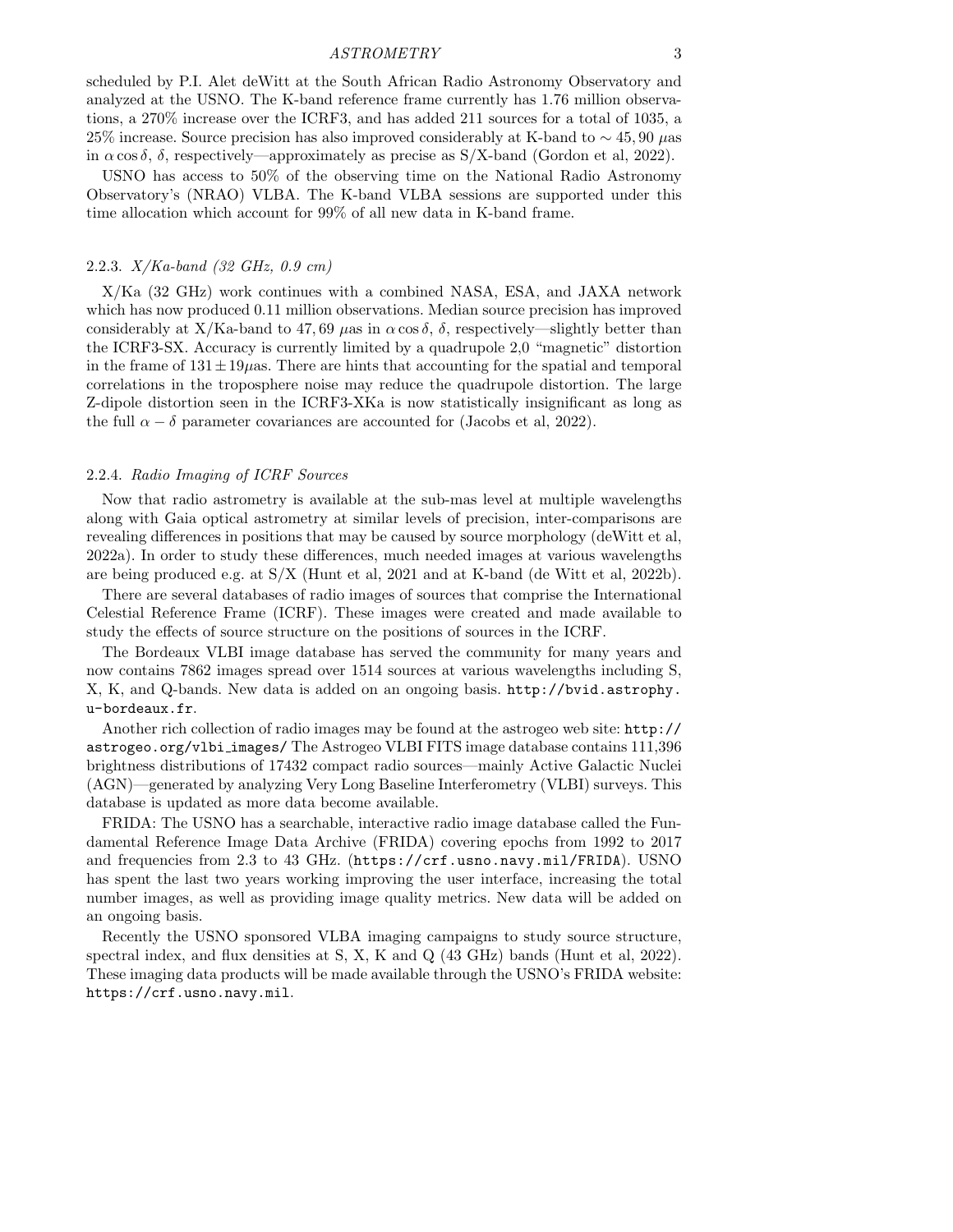## 4 DIVISION A / COMMISSION A1

#### 2.3. Dynamical Frame: Ephemerides DE440 and DE441

The next-generation, general-purpose JPL planetary and lunar ephemerides called DE440/ DE441 were delivered in 2020 (Parks et al, 2021). DE440 covers the years 1550-2650 while DE441 is tuned to cover a time range of  $-13,200$  to  $+17,191$  years. Ongoing work continues to add new radio and optical data to improve dynamical models and data calibration.

## 3. Space astrometry

#### 3.1. Gaia mission

During 2021, activities related to the Gaia mission have been dominated by three parallel developments: the scientific exploitation of the data from previous releases; preparations for Gaia Data Release 3 in June 2022; and the ongoing processing of data aimed for Data Release 4 several years from now.

The scientific exploitation of the astrometric, photometric, and radial velocity data published in Gaia Data Release 2 (DR2) in April 2018 and the Early Data Release 3 (EDR3) in December 2020 have resulted in a very large number of publications covering an extremely wide range of topics from solar system and exoplanetary physics to cosmology. A rough indicator of the impact is that the Astrophysics Data System (ADS) lists over 1500 publications in 2021 that mention Gaia in the title or abstract. The overall description of Gaia EDR3 (Gaia Collaboration, Brown et al, 2021) was published in a special issue of Astronomy & Astrophysics (Volume 649) together with more specialized descriptions and science validation papers. These include the Gaia Catalogue of Nearby Stars, containing 0.3 million stars within 100 pc (Gaia Collaboration, Smart, et al., 2021), and the first optical determination of the galactocentric acceleration of the solar system (Gaia Collaboration, Klioner, et al., 2021). Among the many science highlights using EDR3 data are a number of papers investigating the complex patterns in the stellar kinematics (the phase spiral, bending modes, streams, etc.) that inform us on the dynamical history of the Milky Way. Systematic errors in the Gaia EDR3 parallaxes are known to exist at a level of about 0.05 mas and several papers attempt to obtain improved characterization of these and other systematics. The few examples mentioned here cannot do justice to the hundreds of investigations across most areas of astrophysics that fundamentally depend on Gaia data.

Gaia Data Release 3 (DR3)—to be published on 13 June 2022—is based on the same set of observations as EDR3, that is comprising 2.8 years of data collected until 28 May 2017. It combines the already published EDR3 data with new data products, among other things radial velocities for 33 million objects, mean low-resolution (BP/RP) spectra for 219 million sources, and non-single star solutions (astrometric, spectroscopic, eclipsing, orbit, and RV trend data) for 813 000 sources. Orbits and epoch astrometry are provided for more than 150,000 asteroids, and BP/RP reflectance spectra for 60,000 of them. All-sky total extinction maps are provided at different angular resolutions. As a foretaste of future epoch data products, the Gaia Andromeda Photometric Survey (GAPS) gives complete photometric time series for 1.2 million sources in a 5.5 degree radius field centered on the Andromeda galaxy (for the full content of DR3, see <https://www.cosmos.esa.int/web/gaia/dr3>). It should be noted that the astrometry for the vast majority of sources is unchanged from ED3 to DR3, while improved astrometry is expected in the non-single star solutions.

Data collection for Gaia Data Release 4 (DR4) ended in early 2020 and preparations towards DR4 are ongoing within the Gaia Data Analysis Consortium, but are still in an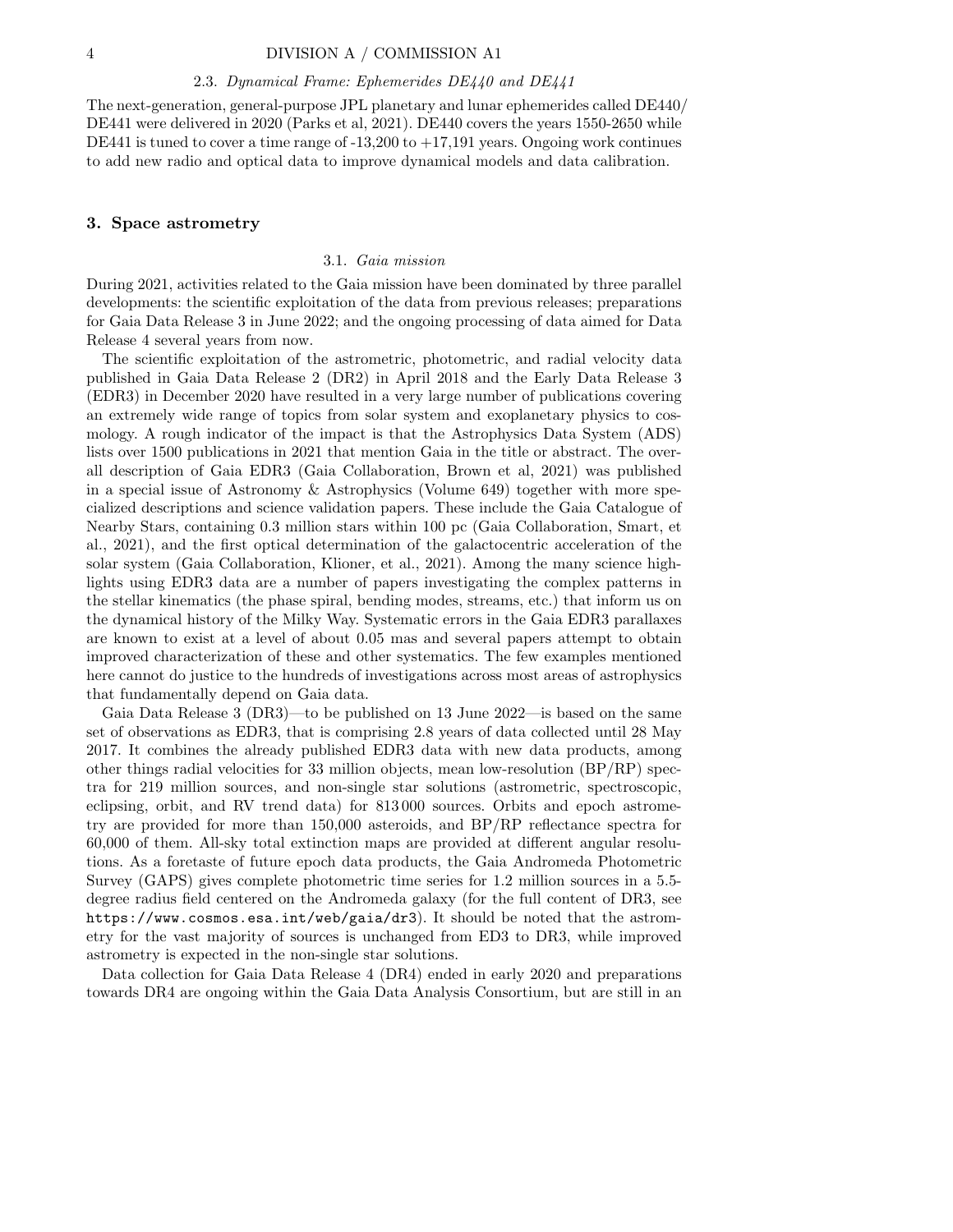early phase. DR4 will be based on nearly 5.5 years of data, that is roughly twice of what was used for EDR3 and DR3. The expected improvements are about a factor 0.7 in the uncertainties in parallax and 0.35 in proper motion.

At the time of writing (end of March 2022) Gaia is still fully operational. Pending further approval by ESA of mission extensions, the data acquisition may continue for an additional two years. Currently Gaia DR5 is anticipated to contain all collected data. In the best scenario, this will bring a further improvement of the astrometry by a similar factor.

#### 3.2. Combining Gaia and HST observations for high-precision astrometry:

Casetti-Dinescu et al. (2021) have astrometrically calibrated the WFPC2 camera using all archived exposures taken with filters F555W, F606W and F814W that could be linked to Gaia EDR3. Thus higher-order distortion terms were mapped out in an effort to improve the astrometric output of this camera which has archived observations dating back to mid 1990s. As an application of this new calibration, Casetti-Dinescu et al. (2022) have measured the absolute proper motion of the dwarf spheroidal galaxy Leo I using WFPC2 observations and Gaia EDR3. This new determination implies that Leo I's orbit pole is well aligned with that of the vast polar structure, defined by the majority of the brightest dwarf spheroidal satellites of the Milky Way.

## 3.3. Anomalous Quasar Proper Motions

Souchay et al (2022) carried out a complete analysis of the quasars of the LQAC-5 which were cross-identified with Gaia EDR3. This serves as an alternative and complementary study with respect to Gaia CRF2, involving a different population of quasars. A set of 41 quasars with a proper motion exceeding 10 mas/yr—which can be considered as very high for objects which are a priori fixed in the celestial sphere—were studied as candidates for considering their proper motion as real.

## 3.4. Voyage 2050 Near-Infrared mission

Our Galaxy contains many different types of stars and planets, interstellar gas and dust, and dark matter. These components are widely distributed in age, reflecting their formation history, and in space, reflecting their birth place and subsequent motion. Objects in the Galaxy move in a variety of orbits that are determined by the gravitational force, and have complex distributions of different stellar types, reflecting star formation and gas-accretion history. Understanding all these aspects in one coherent picture is being partially achieved by Gaia, which surveys around 1% of the Galaxy and is still ongoing today. However much more could be done by using Near InfraRed light to peer through the dust and gas to reveal the hidden regions of the Galaxy.

A new all-sky Near InfraRed astrometric mission will expand and improve on the science of Gaia using basic astrometry. Near InfraRed astrometry is crucial for penetrating obscured regions and for observing intrinsically red objects. The new mission is aimed at surveying around 10–12 billion stars of the Galaxy, revealing important new regions obscured by interstellar gas and dust while also improving on the accuracy of the previous results from Gaia. In the stellar fields, the proposed mission could be combined with the Gaia catalogue (1.8 billion stars), with a 25–35 years baseline, in order to determine proper motions much more accurately than Gaia itself by an order of magnitude. At the same time, big improvement is scheduled in the determination of parallaxes, when astrometric measurements of both space missions will be combined. The mission will explore the Galaxy, particularly the hidden regions, to reveal nature's true complexity and beauty in action in a number of scientific areas.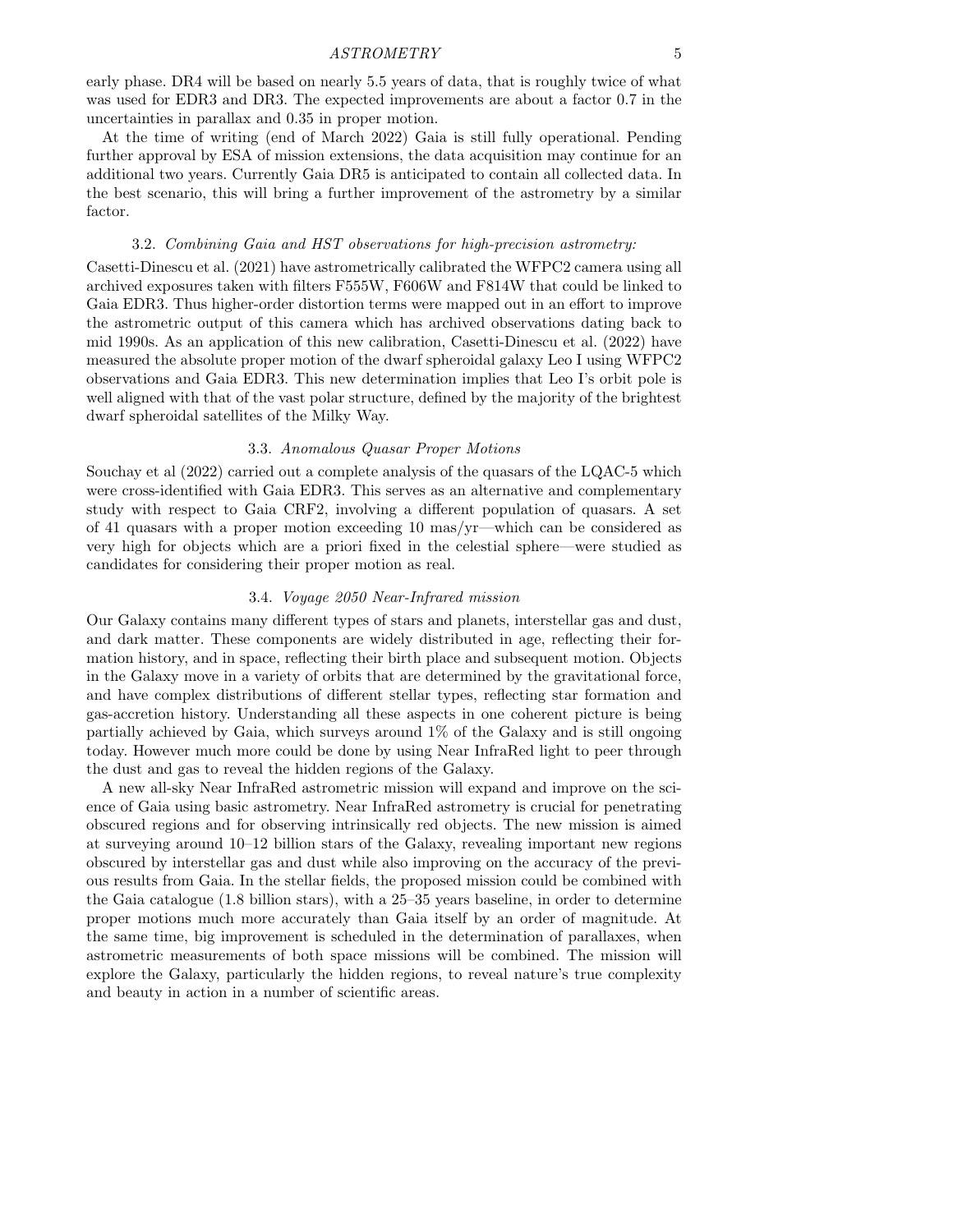## 6 DIVISION A / COMMISSION A1

In 2019 ESA announced the next planning cycle for their long term Science Programme, called Voyage 2050. The program called for White Papers (Hobbs et al, 2021) outlining new ideas for future space mission themes. In June 2021 Voyage 2050 finally set sail, with ESA having chosen its future science mission themes. Our proposal on All-Sky Visible and Near Infrared Space Astrometry has been selected as one of two possible themes for a future Large category mission for ESA or as a Medium class mission with international partners. At this time, detector technology is being investigated as it is a key mission technology.

#### 3.5. JASMINE mission

In Japan the development of the JASMINE mission continues with the goal of launch in the mid-2020s. Small-JASMINE is a space mission (Gouda, 2021) to provide astrometric data with high precision (20  $\mu$ as level) in a near infrared band for stars in the Galactic central regions. The primary scientific objective is to carry out the Galactic Center Archeology and Galacto-seismology by exploring the Galactic nuclear bulge and the Galactic plane, which lead to the elucidation of the formation histories of the Galaxy and the supermassive black hole at the center, and the Galactic Habitable Orbits which are necessary for life to be created and maintained. Furthermore, we plan to observe other specific astronomical objects such as the transit observations to search for Earthtype planets in the habitable zone around M-type stars. Small-JASMINE was selected in May 2019 as the unique candidate for the competitive 3rd Medium-class science satellite mission by ISAS/JAXA.

## 3.6. Square Kilometer Array

Looking into the more distant future, an investigation of the potential of the Square Kilometer Array (SKA) for massively densifying the celestial reference frame was conducted (Charlot, 2012). Due to its unsurpassed sensitivity, this instrument when used as an element of a VLBI array will make it possible to increase the number of sources in the ICRF by at least an order of magnitude. Its large field of view will also offer the possibility to make commensal observing, which is very attractive since observations for the celestial frame could then be acquired in the background of other programs, thus not requiring dedicated observing time on the SKA. Global astrometry maybe possible for up to 50,000 Gaia counterparts.

## 4. Ground-based optical astrometry

#### 4.1. USNO Bright Star Catalog:

The USNO Bright Star Catalog (UBSC) is an operational product intended to complement the optical celestial reference frame realized by Gaia by improving the positions and proper motions of the optically brightest stars, where Gaia runs into incompleteness issues due to instrumental limitations and differences in calibration from fainter sources. The UBSC leverages data from the Hipparcos space mission, the USNO Bright-Star Astrometric Database [UBAD, Munn et al, 2022], and the USNO Robotic Astrometric Telescope [URAT], forming the Hipparcos-UBAD-URAT (HUU) solution. The UBSC contains a total of 1423 stars, 68 of which do not have a counterpart in Gaia, and is nearly complete to  $V = 3$  mag. The corresponding publication will appear in Zacharias et al. (2022, submitted).

URAT-Bright in combination with the Hipparcos mission epoch astrometry provides precise proper motions of a thousand bright stars in the southern hemisphere on a time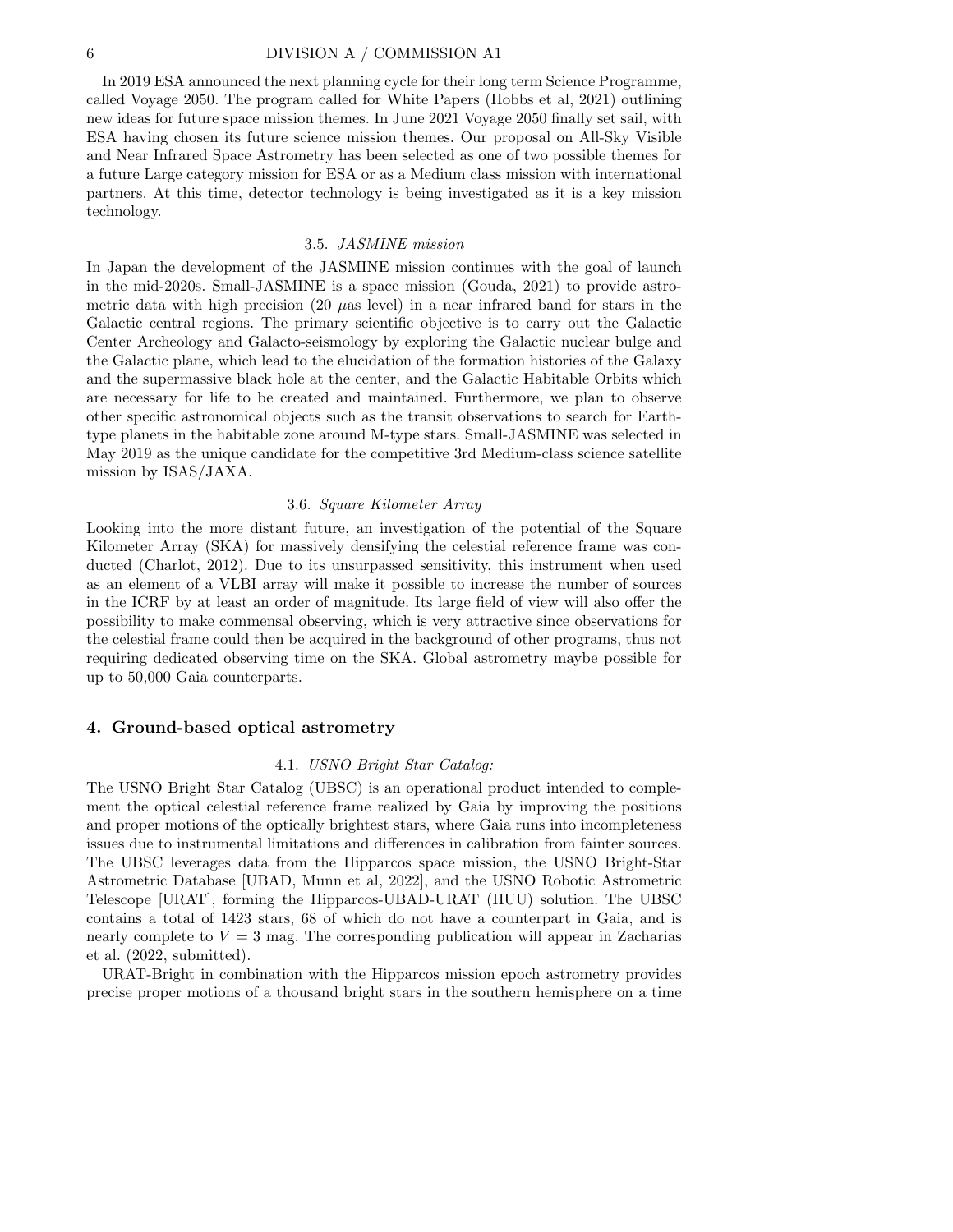## ASTROMETRY 7

basis of about 25 years. Differences between these proper motions and Gaia EDR3 ones can reveal long-period Jupiter-like exoplanets in the nearest star systems. This technique can provide astrometric signals below 20 m/s (Makarov et al. 2021).

## 4.2. USNO VLBI Spectroscopic Catalog

USNO has developed a catalog of optical spectroscopic parameters (emission line fluxes, widths, etc.) for objects in ICRF3. This is the first such catalog to be developed, and will allow for astrometric quantities of interest to be compared with AGN spectral parameters. This catalog, the USNO VLBI Spectroscopic Catalog (UVSC), uses an updated version of the Bayesian spectral fitting code developed specifically for AGNs and quasars that fits all spectral components such as AGN/stellar continua and emission lines simultaneously, using a Markov Chain Monte Carlo sampler to obtain robust parameter posterior distributions. In addition to fit spectral parameters, the UVSC also contains derived parameters where possible, such as estimates of the black hole masses, AGN bolometric luminosities, and Eddington ratios. The catalog will appear in Sexton et al. (2022, in review). Currently, the included spectroscopic data come entirely from SDSS/BOSS, but the catalog will be expanded to include archival spectroscopic data found elsewhere. The catalog will also be extended to include VLBI sources not currently in the ICRF, such as those in the recent USNO global solutions, and in VLBI source compilations such as OCARS (Malkin, 2018). Once published, the catalog will be hosted on VizieR (<https://vizier.u-strasbg.fr>) and the USNO CRF webpage (<https://crf.usno.navy.mil>).

## 4.3. USNO Deep South Telescope

The USNO Deep South Telescope [DST, Zacharias, 2020] is a 1-meter, optical-NIR telescope deployed at Cerro Tololo Interamerican Observatory (CTIO) for the purpose of providing a high cadence monitoring capability in support of the ICRF and related projects. The primary instrument, a 4096 x 4096 camera system, which provides a 35' x 35' field of view (FOV), is currently undergoing repairs. In its place is a backup sCMOS with a smaller  $13' \times 13'$  field of view that is currently operational. A new, near-IR camera system is undergoing testing and development.

## 4.4. UKIRT Hemisphere Survey

USNO, in collaboration with the University of Hawaii (UH)/Institute for Astronomy (IfA), the Cambridge Astronomical Survey Unit (CASU), and the Royal Observatory, Edinburgh (ROE), has undertaken the UKIRT Hemisphere Survey (UHS), a ∼12,700 square degree, near infrared (K- and H-band) survey of the northern hemisphere over a declination range of  $0 \le \delta \le 60$  deg in regions not covered by the UKIRT Infrared Deep Sky Survey (UKIDSS). The UHS was completed in J-band by Dye et al. (2018), data (imaging as well as catalog files) that are publicly available through the Wide-Field Science Archive (WSA) hosted by the ROE. The surveys have depths of J ∼19.6 mag (Vega), H ∼19.0 mag, and K ∼18.1 mag, nearly four magnitudes deeper than 2MASS in all three passbands. The UHS K-band survey is now effectively complete with an anticipated public release date in February 2023 also through the WSA. The UHS H-band survey is currently ∼54% complete, with an expected release date in 2024. The UHS and UKIDSS complement the VISTA Hemisphere Survey (VHS) in the southern hemisphere, which extends below declinations of  $0°$  in J-, H-, and Ks-bands, to comparable depths.

## 4.5. USNO Washington Double Star (WDS) Activities

USNO continues to maintain for IAU Commission G1 (formerly Commission 26) a suite of double star catalogs. These include, since 1964, the Washington Double Star Catalog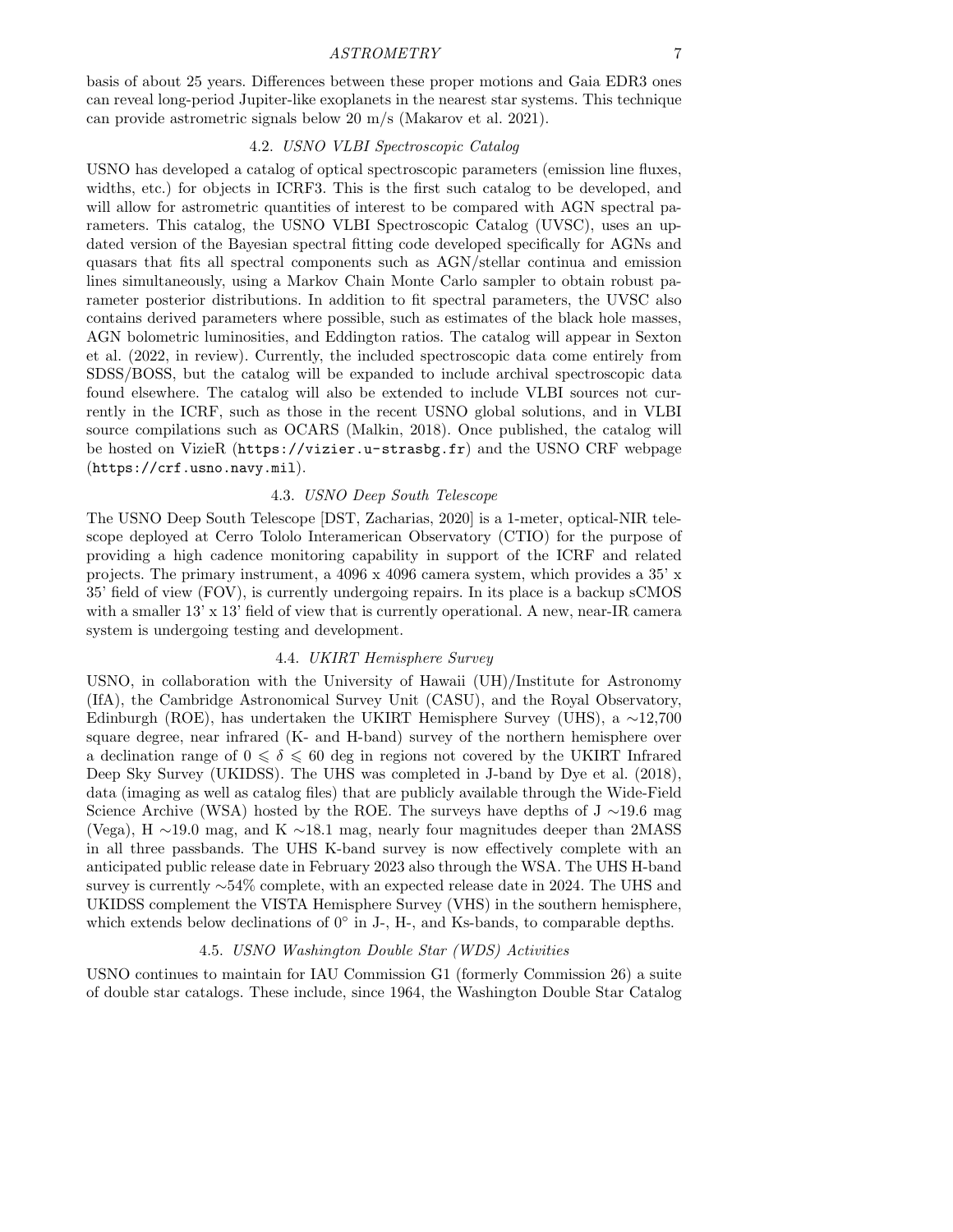(WDS) which has grown by 30% (8%) in the number of measures (systems) since IAU-GA XXX (Vienna). We have also stood up a new Supplement to the WDS which consists of pairs that are typically wider and fainter and comes primarily from large astrometric surveys (such as Gaia). This catalog known as the WDSS is already 5.2(15.7) times larger in the number of measures (systems) than the WDS. We also continue to maintain both the Visual Orbit Catalog as well as the Linear Elements Catalog. The most current versions of these catalogs are accessible at our new website [https://crf.usno.nav](https://crf.usno.navy.mil) [y.mil](https://crf.usno.navy.mil) under the IAU Double Star Center/WDS pages. Observing in support of all of these catalogs continues to be conducted with the USNO 26" telescope in Washington, DC, the Navy Precision Optical Interferometer (NPOI) in Flagstaff, AZ, and through collaborative relationships the SOAR telescope as well as both the Gemini North and South telescopes. Sections 4.1 to 4.5 on USNO optical work are due to Cigan et al (2022).

#### 4.6. LSST

The Vera C. Rubin Observatory is an almost completed ground based observatory which will survey the entire southern sky every few nights for ten years thus carrying out the Legacy Survey of Space and Time (LSST). Planned to start in 2024, the Rubin LSST is a unique facility that combines high spatial resolution, high cadence, and high sensitivity thus contributing to nearly all fields of astronomy with an unprecedentedly rich data set (see e.g. Li et al. 2022). While the survey's main focus is photometry, the astrometry provided will encompass an enormous dataset with billions of objects measured, including many background galaxies. Besides many classic astrometric applications of such a data base, we highlight here the possibility of measuring H0 directly from galaxy parallax. Specifically, galaxy parallax shifts due to Earth's motion with respect to the CMB frame may be detected by Rubin LSST (Croft, 2021).

#### 4.7. Speckle observations:

At Southern Connecticut State University (SCSU) and Georgia State University the speckle observations program of K dwarf stars continues. While G and M dwarf stars have well-studied multiplicity rates, K dwarf stars do not. K dwarf stars are important for exoplanet research, as they are approximate analogues to our Sun in important ways. This program uses the Differential Speckle Survey Instrument (DSSI) and the NN-Explore Exoplanet Star and Speckle Imager (NESSI) on Gemini telescopes, Lowell DCT and WYIN in order to map out K-dwarf binary/multiplicity rate (Horch et al., 2021).

## 5. LLR astrometry

Since 1969, Lunar Laser Ranging (LLR) data have been collected by various observatories and analysed by different analysis groups. In recent years, observations with bigger telescopes (APOLLO) and at infra-red wavelength (OCA) have been carried out, resulting in a better distribution of precise LLR data over the lunar orbit and the observed retro-reflectors on the Moon. Biskupek et al (2021) report estimates of relativistic parameters characterizing the temporal variation of the gravitational constant  $\dot{G}/G_0 = (-5.0 \pm 9.6) \times 10^{-15}/yr$ 

the equivalence principle with  $\Delta(m_q/m_i)EM = (-2.1 \pm 2.4) \times 10^{-14}$ 

and the PPN parameters:  $\beta - 1 = (6.2 \pm 7.2) \times 10^{-5}$ ,  $\gamma - 1 = (1.7 \pm 1.6) \times 10^{-4}$ 

The results show a significant improvement in the accuracy of the various parameters,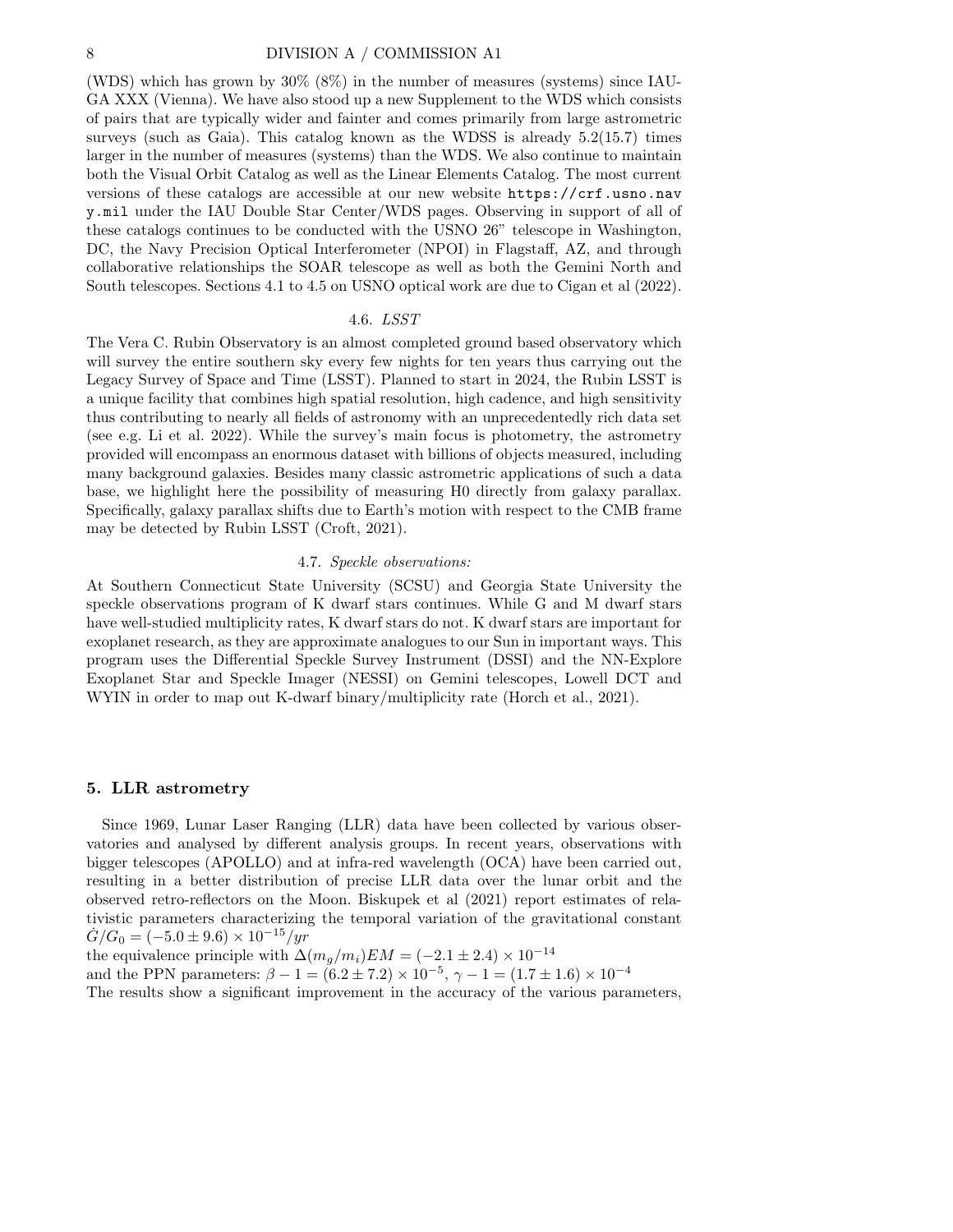mainly due to better coverage of the lunar orbit, better distribution of measurements over the lunar retro-reflectors, and last but not least, higher accuracy of the data. Within the estimated accuracies, no violation of Einstein's theory is found and the results set improved limits for the different effects.

## 6. Bar and Spiral Structure Legacy (BeSSeL) Survey

The Bar and Spiral Structure Legacy (BeSSeL) Survey uses the Very Long Baseline Array to measure parallaxes and proper motions to extremely young  $(< 1 \text{ My})$  massive stars. Since radio waves are unaffected by the heavy optical extinction in the Galactic plane, and since BeSSeL has achieved parallax accuracies approaching  $\pm 5 \ \mu$ as, BeSSeL is measuring distances to stars across the entire Galaxy. The goal of the Survey is to accurately map the spiral structure of the Milky Way and to better determine its fundamental parameters.

The recent summary by Reid et al (2019) analyzes about 200 parallaxes, combining BeSSeL Survey and Japanese VERA project results. The data strongly support a 4 armed over a 2-armed spiral. The distance to the Galactic center is  $8.15 \pm 0.15$  kpc and the circular rotation speed at the Sun is  $236 \pm 7$  km/s. Its "gold standard" rotation curve (using full 6-D phase-space measurement) rises from 223 km/s at 4 kpc radius, peaks at 237 km/s at 7 kpc, and slowly falls to 229 km/s at 12.5 kpc. They find that the Sun is only  $5.5 \pm 5.8$  pc above the Galactic plane as defined by massive star-forming regions within 7 kpc of the center.

The BeSSeL Survey is being extended with a VLBI array in the southern hemisphere (Australia–New Zealand) and plans to complete the mapping of the Milky Way over the next three years.

## 7. Surveys of AGN and quasars

## 7.1. VLBA Calibrator Surveys

NASA's Goddard Space Flight Center (GSFC) astrometry program (Petrov, 2022) has extended the list of AGNs with milliarcsecond (mas) accurate positions and images determined by VLBI. In total, positions of 1793 sources never before observed with VLBI have been determined in five observing programs in 2021.

1) VLBA Calibrator Survey (VCS10) investigates the relationship between compactness, spectral index at kiloparsec (kpc) scale (angular size at arcsecond level), spectral index at pc scale (mas level), source size and its morphology at pc scales from VLBA images and kpc scales using VLA images from NVSS and VLASS. The key scientific questions are

a) Which parts of an AGN dominates in emission at different frequencies and different resolutions?

b) Can the spectral index be used as a discriminator of radio source properties? If yes, which properties and what are the eliminations?

c) How different the statistics of VLBI detected sources drawn from flat-spectrum biased parent samples are different from the statistics drawn from unbiased samples? How many compact sources do we miss? For instance, CGRaBS catalogue of flat spectrum sources was used by Fermi mission for associations of  $\gamma$ -rays sources with AGNs. How many AGN associations were missed due to the selection bias?

Input source list: 1) all sources from AT20G at declinations  $> -40$  deg; 2) GB6 and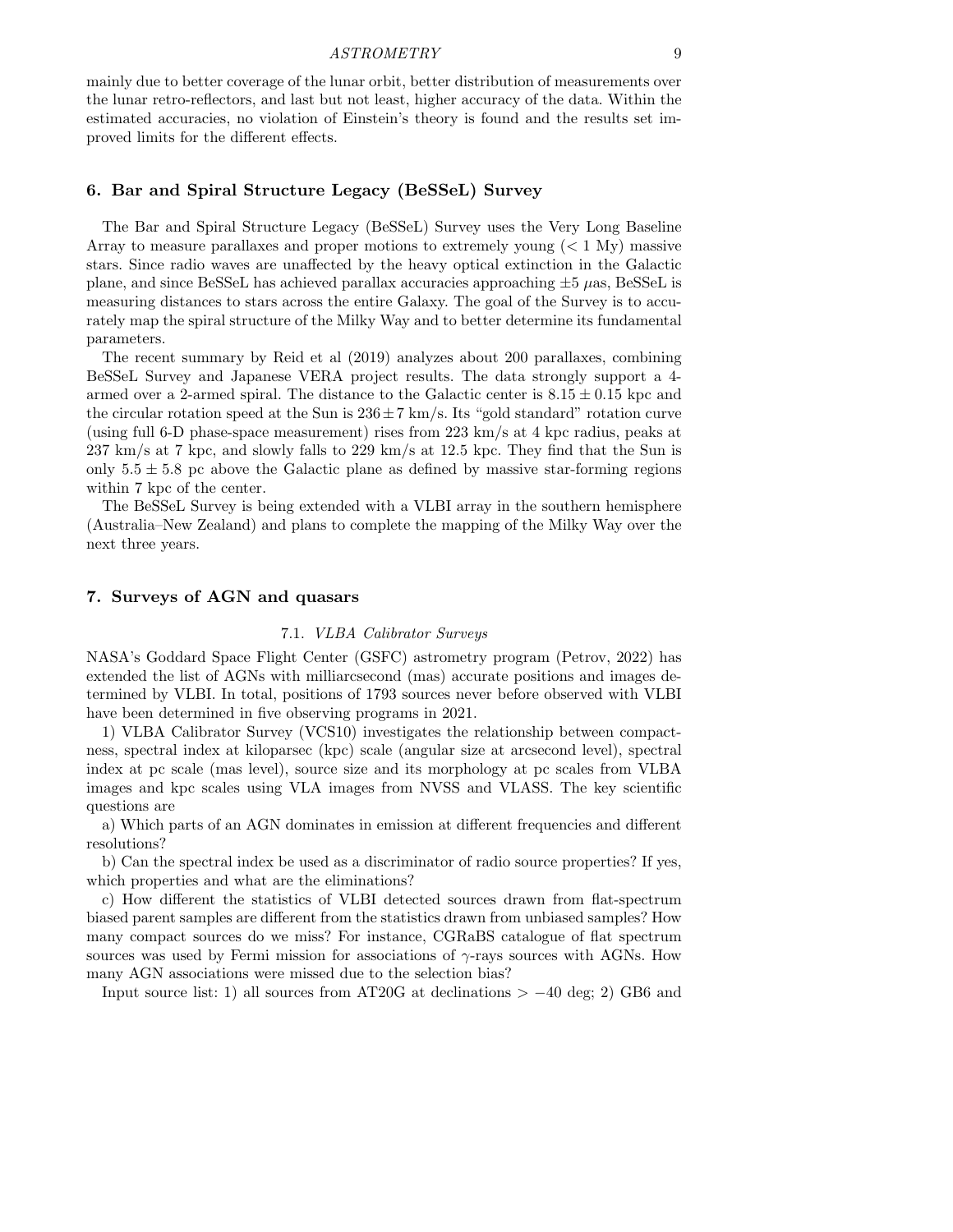PMN in a zone with ecliptic latitude  $|b| < 7.5$  deg brighter 70 mJy at 4.86 GHz. Status: astrometry analysis and imaging is in progress. Paper is in preparation.

2) VLBA Calibrator Survey (VCS11) – observation of all remaining known flat spectrum sources brighter 50 mJy.

The goal of the survey is to search for gravitational lens candidates based on multiple compact components that we can then follow up with VLBA observations to verify or disprove any candidate lenses, which we will use to test cold dark matter (CDM) versus alternative dark matter models.

Source list: 1,215 AGN from the CLASS catalogue brighter than 50 mJy at 8.4 GHz, which will augment existing archival VLBA observations of 5,122 CLASS objects brighter than 50 mJy at 8.4 GHz and hence make up a complete flux density limited sample of 6,337 CLASS AGN brighter than 50 mJy at 8.4 GHz. This sample, being statistically complete, will provide a firm statistical foundation for cosmological studies that aim to determine or limit the cosmological density of compact objects in the  $10^6$  to  $10^9$  solar mass range. The proposed program to look for gravitational lensing signatures in 6,337 AGN will provide a factor of 20 improvement over previous studies.

CRATES VLBA observations of 1,047 AGN above declination −40 deg will augment the existing archival VLBA observations of 6504 CRATES objects to complete the VLBA observations of all CRATES objects north of declination −40 deg. This will provide a second large sample of compact flat spectrum objects suitable for gravitational lensing searches for compact objects in the above mass range.

These two samples complement one another since the CLASS sample is statistically complete down to 50 mJy at 8.4 GHz, while the CRATES sample selects for compact flat spectrum objects.

The main goal of the problem is to find gravitational lenses at scales less than 200 mas what will impose important upper limits on the numbers of mass condensations with high enough central densities to produce strong lensing, which would place interesting limits on various dark matter candidates, such as black holes and some important exotic particle models. Status: astrometry analysis and imaging is finished. Paper is in preparation.

3) VLBA Calibrator Survey (VCS12): The goal of this survey is to reach completeness at the sky in the declination range [−40, +90] deg and flux density 120 mJy at 8 GHz by observing with VLBI all bright sources that have not been observed with VLBI before. Specifically, the sources that satisfy these criteria are put in the target list:

a) 1847 sources from GB6 brighter than 100.0 mJy at  $|b| > 4.0$  b) 1400 sources from PMN brighter than 100.0 mJy at  $|b| > 4.0$  and brighter than 100.0 mJy at  $|\beta| < 7.5$ c) 125 sources from VLASS brighter than 100.0 mJy at  $|\beta|$  < 7.5 d) 29 sources from VLASS brighter than 100.0 mJy at  $|\delta| > 74.0$  e) 1626 sources from VLASS brighter than 120.0 mJy at  $|\beta| > 7.5$  f) 129 Galactic plane sources from BeSSeL calibrator program to re-observe g) 170 Ecliptic plane sources from VEPS to re-observe where  $b$  is galactic latitude and  $\beta$  is the ecliptic latitude. Status: 2/3 of the sources in the list are observed and 886 has been detected. Positions of these source are determined. Imaging is pending completion of the program.

4) Improving position accuracy of VLBI Calibrators in the Galactic center region The goal of the program to observe at 22 and 43 GHz the list of 108 calibrators with 10 deg of the Galactic center detected with the KVN, derive their accurate positions and get their images in order to lay out a solid foundation for a number astronomy programs, such as stellar maser astrometry, astrometry of pulsars close to the Galactic Center, investigation of predicted excessive scatter in positions due to non-stationarity of the gravitational field. Status: 1/2 of the program has been observed. All target sources are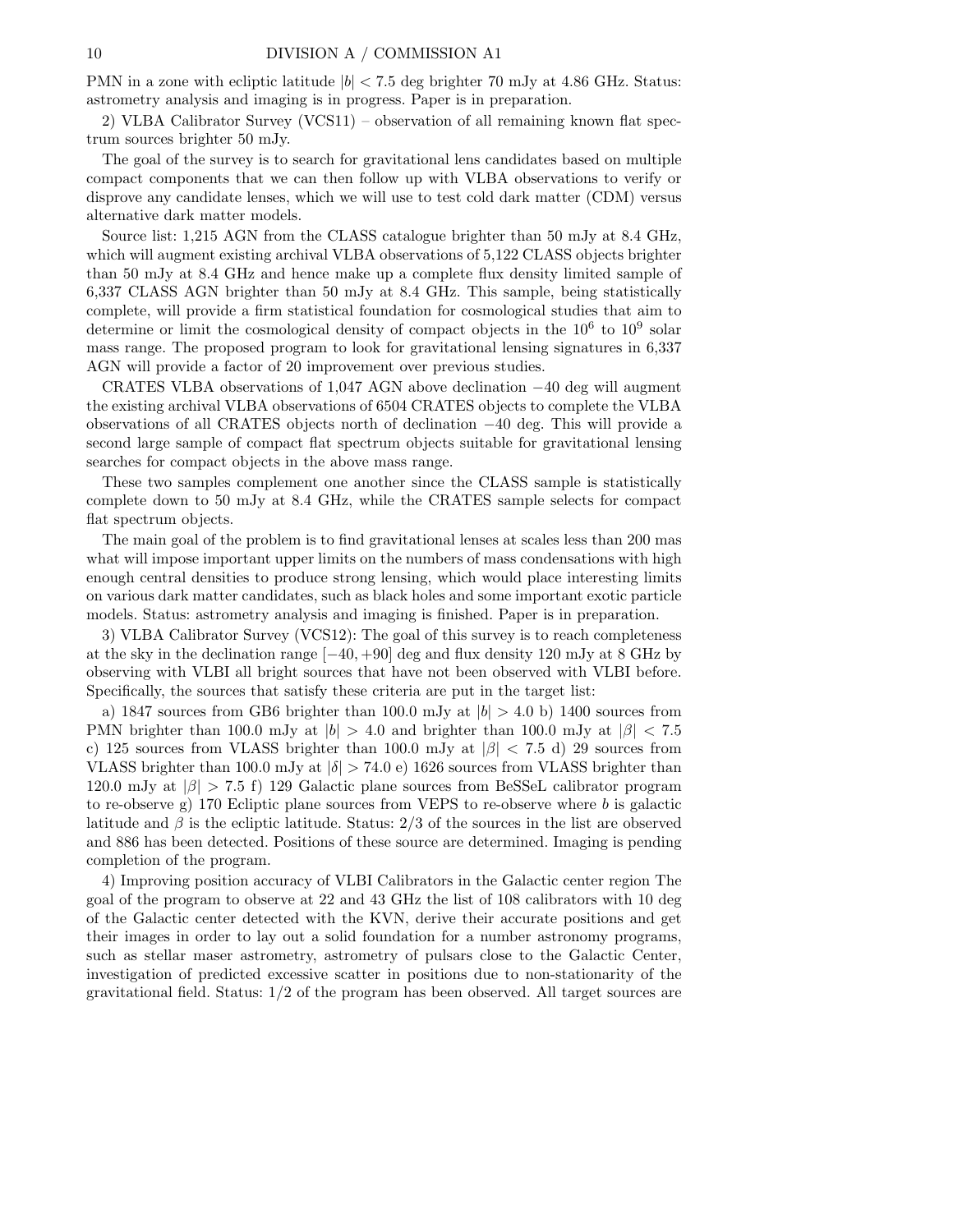detected at K-band and 40% are detected at Q-band. Astrometry analysis is finished. Imaging is pending completion of the program.

5) Unveiling the nature of  $\gamma$ -ray sources in the 4FGL catalogue via LBA Observations. We run a program to observe all new unassociated  $\gamma$ -ray sources from the 4FGL Fermi catalogue at declinations  $\langle -30 \text{ deg. We pursue two major goals: 1} \rangle$  to provide a portion of the SED for radio to UV part of the spectrum for the AGN sample of  $\gamma$ -ray loud AGNs and 2) to provide a sub-sample of  $\gamma$ -ray sources that are non-AGNs for further observations that target determination of their nature. We will achieve it by following up the radio sources brighter 10 mJy detected with prior ATNF observation in the error ellipses of every unassociated 4FGL source. Proposed observations will eliminate the hemisphere bias in the number of associations of  $\gamma$ -ray sources. These observations significantly enhance the value of the Fermi mission by a) establishing the nature of those  $\gamma$ -ray sources that are associated, and therefore their radio-to- $\gamma$  SED and redshift become known, and b) providing a clean list, free from AGN contamination, of those sources that are still unassociated. These scientific goals are a part of broader efforts to understand  $\gamma$ -ray sky. In particular, to answer the questions 1) what is the nature of "empty fields" discovered from prior radio observations; 2) are known  $\gamma$ -ray loud AGNs the tail of the distribution or there exists a population of radio-quiet  $\gamma$ -ray AGNs and characterize  $\gamma$ ray sources through VLBI association that immediately allows  $\gamma$ -ray / Gaia association that provides optical color, IR-color, UV-color, redshift, etc. Status: two sessions have been observed. Astrometry analysis is finished. Imaging is pending.

#### Acknowledgments:

This report attempts to give an overview of developments in astrometry over the last year. As the commission president and editor of this report, I take responsibility for any errors or omissions. Please feel free to update me on significant developments in our field for inclusion in the next report.

Thank you to the commission members who contributed to this report and to their sponsoring agencies. The bibliography below gives specific credit to the researchers who produced the results.

Thank you to all the members of the commission for making astrometry an exciting and vital field of study.

> Christopher S. Jacobs Jet Propulsion Laboratory, Calfornia Institute of Technology President of the Commission 2022 April 04

Copyright ©2022. All Rights Reserved.

This report was edited by C.S. Jacobs at the Jet Propulsion Laboratory, California Institute of Technology, under a contract with the National Aeronautics and Space Administration (80NM0018D0004)

## Bibliography

Brown et al, 'Astrometry for 21st Century Astronomy,' Focus Meeting 7, IAU General Assembly XXXI, Busan, Korea, 10–11 Aug 2022. <http://www.busan2021fm7.org>

Biskupek et al, Universe, 7, 34, 2021.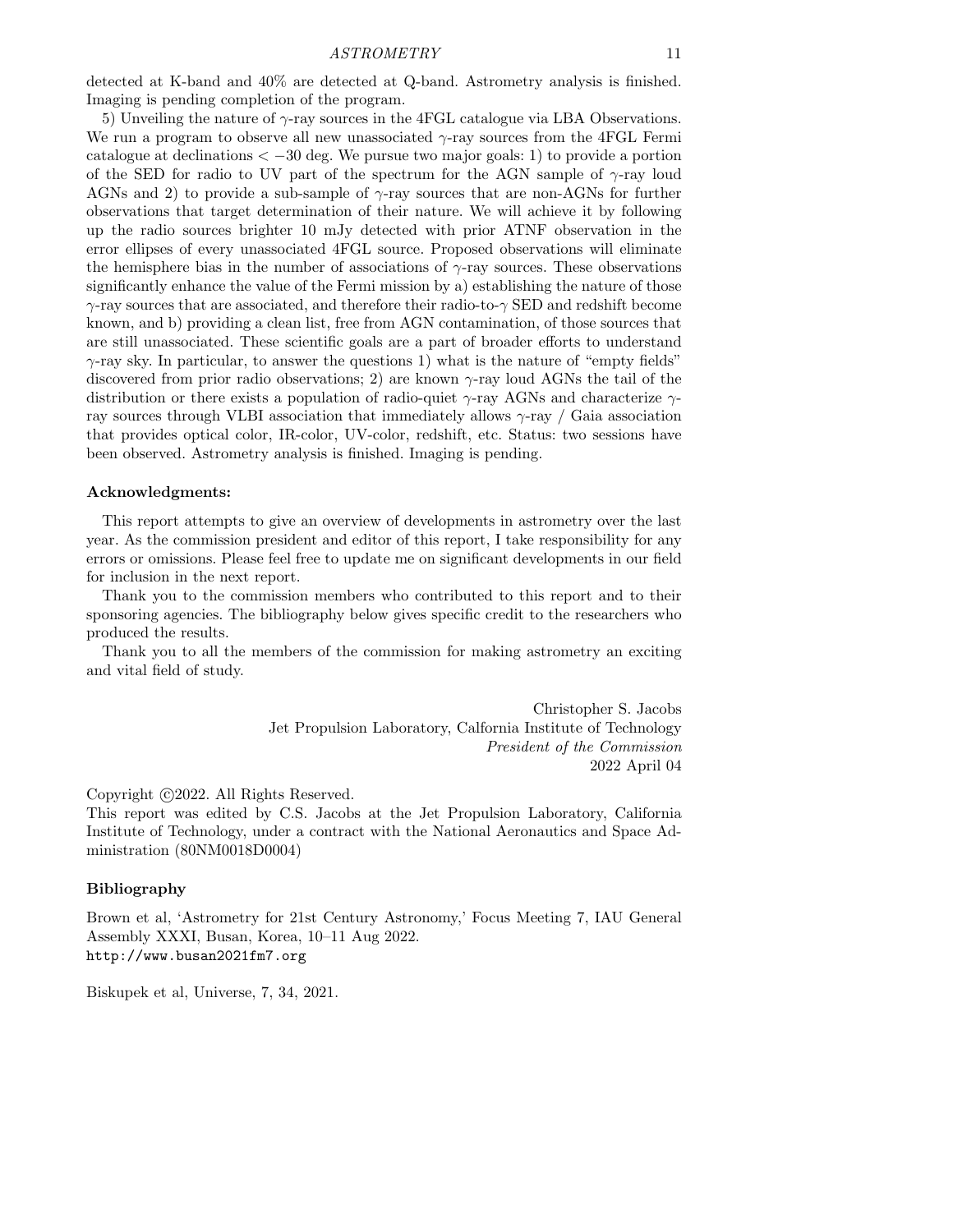<https://ui.adsabs.harvard.edu/abs/2021Univ....7...34B/abstract>

Casetti-Dinescu, D. I., Girard, T. M., Kozhurina-Platais, V., Platais, I., Anderson J. and Horch E., PASP 133, 4505 , 2021. [https://ui.adsabs.harvard.edu/link](https://ui.adsabs.harvard.edu/link_gateway/2021PASP..133f4505C/doi:10.1088/1538-3873/abf32c) gateway/2021PASP..133f4505C/doi: [10.1088/1538-3873/abf32c](https://ui.adsabs.harvard.edu/link_gateway/2021PASP..133f4505C/doi:10.1088/1538-3873/abf32c)

Casetti-Dinescu, D. I., Hansen, C. K., Girard, T. M., Kozhurina-Platais, V., Platais, I., and Horch, E., AJ 163, 1, 2022. [https://ui.adsabs.harvard.edu/link](https://ui.adsabs.harvard.edu/link_gateway/2022AJ....163....1C/doi:10.3847/1538-3881/ac30dc) gateway/2022AJ....163....1C/doi: [10.3847/1538-3881/ac30dc](https://ui.adsabs.harvard.edu/link_gateway/2022AJ....163....1C/doi:10.3847/1538-3881/ac30dc)

Cigan, Dieck, Gordon, Hunt, Johnson, Makarov, Secrest, Sexton, Dahm, Mason, Dorland, USNO IAU Commission A1 Report, private communication, 2022 Mar 25.

Charlot, P., in The Square Kilometre Array: Paving the way for the new 21st century radio astronomy paradigm. Astrophysics and Space Science Proceedings. Springer, Berlin, Heidelberg, 2012.

[https://link.springer.com/chapter/10.1007/978-3-642-22795-0](https://link.springer.com/chapter/10.1007/978-3-642-22795-0_9)\_9

Charlot, P., et al., A&A 644, A159, 2020. <https://ui.adsabs.harvard.edu/abs/2020A%26A...644A.159C/abstract>

Croft, R., MNRAS 501, 2688, 2021. [https://ui.adsabs.harvard.edu/link](https://ui.adsabs.harvard.edu/link_gateway/2021MNRAS.501.2688C/doi:10.1093/mnras/staa3769) gateway/2021MNRAS.501.2688C/doi: [10.1093/mnras/staa3769](https://ui.adsabs.harvard.edu/link_gateway/2021MNRAS.501.2688C/doi:10.1093/mnras/staa3769)

de Witt et al, IVS-GM, 2022a. [https://www.maanmittauslaitos.fi/sites/maanmittauslaitos.fi/files/attach](https://www.maanmittauslaitos.fi/sites/maanmittauslaitos.fi/files/attachments/2022/03/Abstarct_book_2022.pdf) [ments/2022/03/Abstarct](https://www.maanmittauslaitos.fi/sites/maanmittauslaitos.fi/files/attachments/2022/03/Abstarct_book_2022.pdf) book 2022.pdf

de Witt et al, AJ, submitted March, 2022b.

Dye et al., MNRA, 473, 4, 2018. <https://ui.adsabs.harvard.edu/abs/2018MNRAS.473.5113D/abstract>

Gaia Collaboration, Brown et al., A&A 649, A1, 2021. <https://ui.adsabs.harvard.edu/abs/2021A%26A...649A...1G/abstract>

Gaia Collaboration, Klioner, et al., A&A 649, A9, 2021. <https://ui.adsabs.harvard.edu/abs/2021A%26A...649A...9G/abstract>

Gaia Collaboration, Smart, et al., A&A 649 A6), 2021. <https://ui.adsabs.harvard.edu/abs/2021A%26A...649A...6G/abstract>

Gaia collaboration, Data Release 3, scheduled for 2022 Jun 13. <https://www.cosmos.esa.int/web/gaia/data-release-3>

Gordon et al, IVS-GM, 2022. [https://www.maanmittauslaitos.fi/sites/maanmittauslaitos.fi/files/attach](https://www.maanmittauslaitos.fi/sites/maanmittauslaitos.fi/files/attachments/2022/03/Abstarct_book_2022.pdf)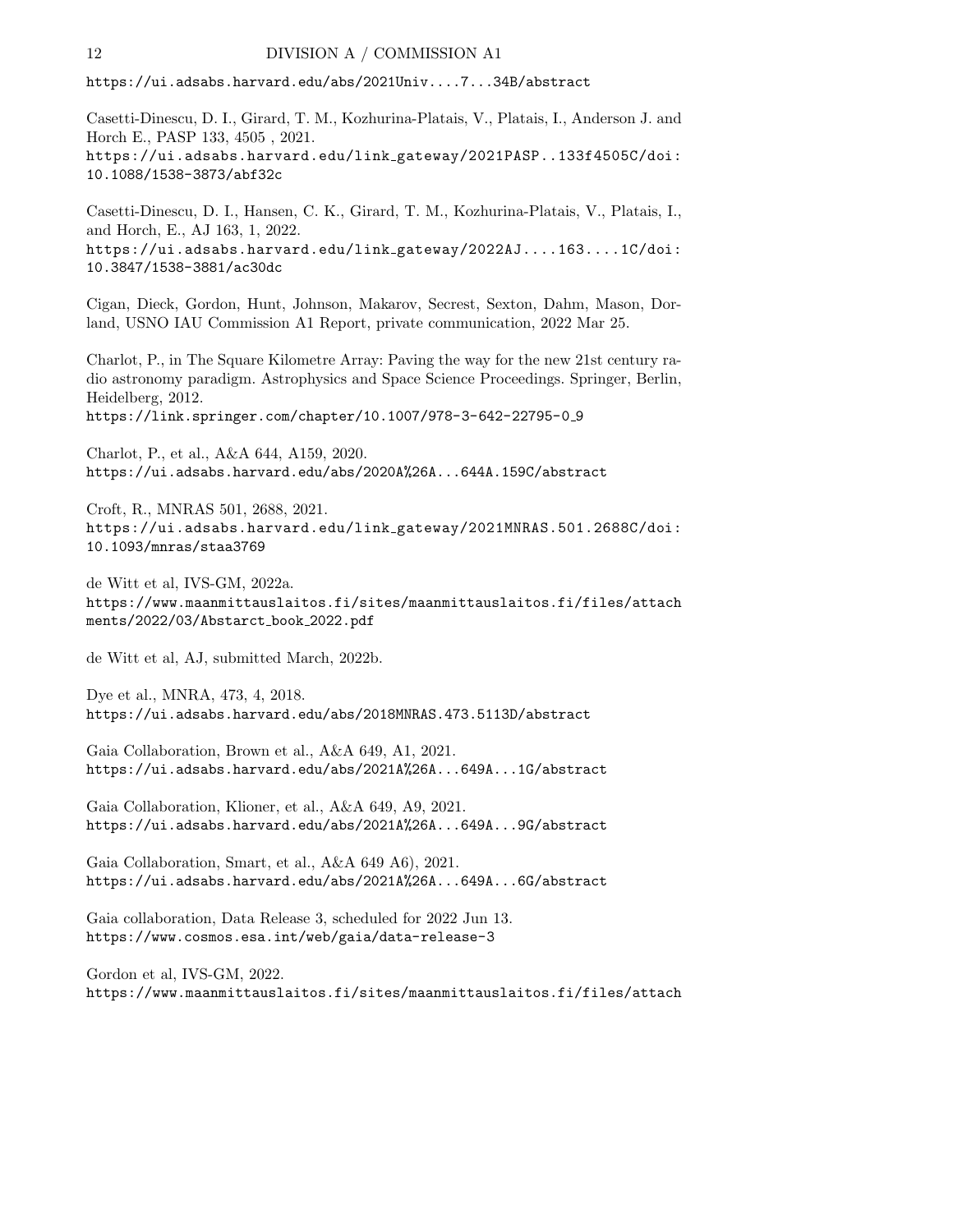#### [ments/2022/03/Abstarct](https://www.maanmittauslaitos.fi/sites/maanmittauslaitos.fi/files/attachments/2022/03/Abstarct_book_2022.pdf) book 2022.pdf

Gouda,N., and JASMINE Team, ASP, Conf. Series 528, p.163, 2021. <https://ui.adsabs.harvard.edu/abs/2021ASPC..528..163G/abstract>

Hobbs, et al, Experimental Astronomy, 51, p. 783–843, 2021. <https://link.springer.com/article/10.1007/s10686-021-09705-z>

Horch, E. P., Broderick, K., Casetti-Dinescu, D. I., Henry, T. J., Fekel, F. C., Muterspaugh, M. W., Willmarth, D. W., Winters, J., ven Belle, G. T., Clark, C. A., and Everett, M. E. AJ 161, 295, 2021 [https://ui.adsabs.harvard.edu/link](https://ui.adsabs.harvard.edu/link_gateway/2021AJ....161..295H/doi:10.3847/1538-3881/abf9a8) gateway/2021AJ....161..295H/doi: [10.3847/1538-3881/abf9a8](https://ui.adsabs.harvard.edu/link_gateway/2021AJ....161..295H/doi:10.3847/1538-3881/abf9a8)

Hunt, et al, AJ, 162, 3, 2021. <https://ui.adsabs.harvard.edu/abs/2021AJ....162..121H/abstract>

Hunt, de Witt et al, IVS-GM, 2022. [https://www.maanmittauslaitos.fi/sites/maanmittauslaitos.fi/files/attach](https://www.maanmittauslaitos.fi/sites/maanmittauslaitos.fi/files/attachments/2022/03/Abstarct_book_2022.pdf) [ments/2022/03/Abstarct](https://www.maanmittauslaitos.fi/sites/maanmittauslaitos.fi/files/attachments/2022/03/Abstarct_book_2022.pdf) book 2022.pdf

Jacobs et al, IVS-GM, 2022. [https://www.maanmittauslaitos.fi/sites/maanmittauslaitos.fi/files/attach](https://www.maanmittauslaitos.fi/sites/maanmittauslaitos.fi/files/attachments/2022/03/Abstarct_book_2022.pdf) [ments/2022/03/Abstarct](https://www.maanmittauslaitos.fi/sites/maanmittauslaitos.fi/files/attachments/2022/03/Abstarct_book_2022.pdf) book 2022.pdf

Li, X., Ragosta, F., Clarkson, W. and Bianco, F., ApJS 258, 2 , 2022. [https://ui.adsabs.harvard.edu/link](https://ui.adsabs.harvard.edu/link_gateway/2022ApJS..258....2L/doi:10.3847/1538-4365/ac3bca) gateway/2022ApJS..258....2L/doi: [10.3847/1538-4365/ac3bca](https://ui.adsabs.harvard.edu/link_gateway/2022ApJS..258....2L/doi:10.3847/1538-4365/ac3bca)

Makarov, V. V., Xacharias, N., and Finch, C., RNAAS 5, 155, 2021. [https://ui.adsabs.harvard.edu/link](https://ui.adsabs.harvard.edu/link_gateway/2021RNAAS...5..155M/doi:10.3847/2515-5172/ac0f59) gateway/2021RNAAS...5..155M/doi: [10.3847/2515-5172/ac0f59](https://ui.adsabs.harvard.edu/link_gateway/2021RNAAS...5..155M/doi:10.3847/2515-5172/ac0f59)

Malkin, ApJS, 239, 2, 2018. <https://ui.adsabs.harvard.edu/abs/2018ApJS..239...20M/abstract>

Munn et al, AJ 163,3, 2022. <https://ui.adsabs.harvard.edu/abs/2022AJ....163..131M/abstract>

Parks, R, et al., 2021, AJ, 161, 3, 105. <https://iopscience.iop.org/article/10.3847/1538-3881/abd414/meta>

Petrov, L., AJ, 161(1), 15 (25pp), 2021. <https://ui.adsabs.harvard.edu/abs/2021AJ....161...14P/abstract>

Petrov, L., private communication, 2022.

Popkov, A. V., et al, AJ, 161(2), 88 (20pp). 2021. <https://ui.adsabs.harvard.edu/abs/2021AJ....161...14P/abstract>